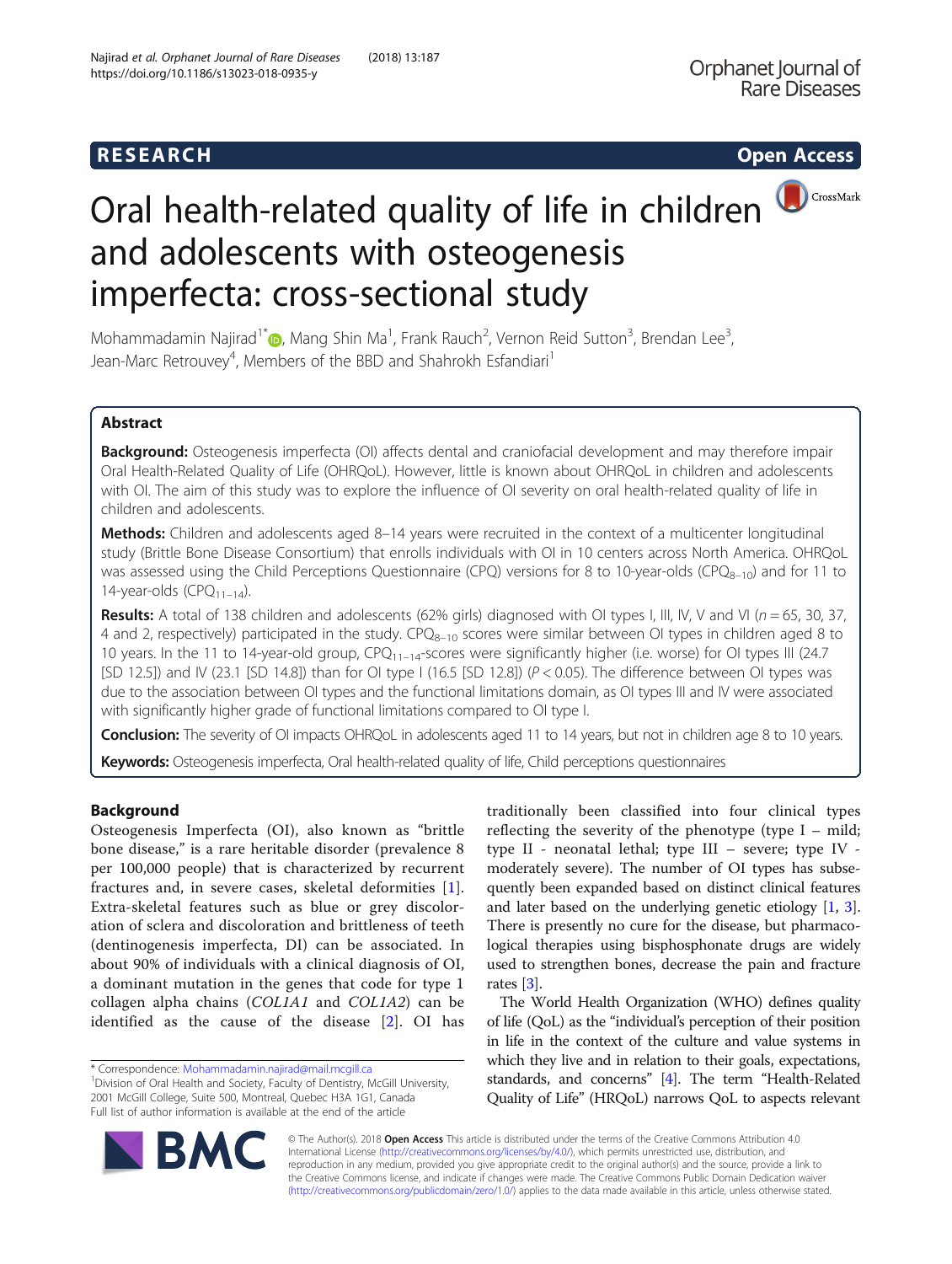to health [\[5\]](#page-7-0), and the term "oral health-related quality of life" (OHRQoL) focuses on physical, psychological, and social impacts of oral and orofacial conditions and disparities in oral health on overall health and QoL of individuals.

The pathological effects of OI on dental tissues and oral cavity usually develop in early life and may therefore influence OHRQoL during childhood and adolescence. Orofacial manifestations often associated with OI include DI, posterior open bite (lateral open bite), class III dental and skeletal malocclusion, anterior and posterior crossbites and impacted teeth [[6\]](#page-7-0). The degree of the oral manifestations seem to be most severe in OI type III, as this type is associated with more severe craniofacial deformities and a higher prevalence of DI than milder forms of OI, such as OI type I and IV [\[7](#page-7-0), [8](#page-7-0)].

Previous studies assessing HRQoL in OI patients has shown that children and adolescents with OI reported scores equivalent to the healthy population except in the physical domain (functional constraint) where they have presented significant lower scores [[9\]](#page-7-0). Furthermore, children and adolescents with OI type III and IV have lower physical HRQoL compared to OI type I while sharing same range scores in other domains (emotional, school, and social)  $[10]$  $[10]$ . Until now little is known about OHRQoL in children with OI. It is unclear whether OHRQoL differs between OI types and between children and teenagers with OI.

In the present study we therefore assessed OHRQoL in children and adolescents with OI who participated in a multicenter study exploring the natural history of the disease. We hypothesized that the more severe phenotype in OI type III would result in lower OHR-QoL compared to less severe OI types.

#### Methods

#### Study participants, recruitment, and setting

Study participants were recruited through the Brittle Bone Disease Consortium [[11](#page-7-0)] that comprises several specialized centers from across North America (Houston, Montreal, Chicago, Baltimore, Portland, Washington DC, New York, Omaha, Los Angeles, Tampa). The consortium is a Rare Disease Clinical Research Network that is funded by the National Institutes of Health. One of the projects conducted by the consortium is a natural history study. The study was approved at all participating study centers, and all study participants or their legal guardians provided informed consent.

The present evaluation includes all children and adolescents with any OI type for whom OHRQoL data could be obtained in the first two study years from 6th of August 2015 to 3rd of August 2017. As the two pediatric OHRQoL instruments used in the study were specific for the age ranges from 8 to 10 years and from 11 to 14 years, respectively, the present analysis includes children and adolescents from 8 to 14 years of age. OHRQoL questionnaires were collected on paper at participating study sites and entered into an online data capture system that is maintained by the study Data Management and Coordinating Center (University of South Florida).

#### Data collection

OHRQoL was evaluated using the Child Perception Questionnaire (CPQ). The  $CPO_{8-10}$  containing 25 questions was used for children between 8 and 10 years of age (see Additional file [1](#page-6-0)) [[12\]](#page-7-0), the CPQ<sub>11–14</sub> comprising 37 questions was used for individuals aged 11 to 14 years (see Additional File [2\)](#page-6-0) [\[13](#page-7-0)]. Study participants were asked to complete the questionnaire unassisted by parents or investigators [[14,](#page-7-0) [15](#page-7-0)]. These instruments are comprised of four health domains: oral symptoms, functional limitation, emotional well-being and social well-being related to oral health conditions. All questions consider the frequency of events in relation to the condition of the mouth or teeth over the previous four weeks  $(CPQ_{8-10})$  or three months (CPQ $_{11-14}$ ). The responses to questions are scored on a frequency scale using the following response options and associated codes: 'Never = 0'; 'Once/twice = 1'; 'Sometimes = 2'; Often = 3', and 'Everyday/Almost every day  $= 4$ '. The questionnaires also contain two single-item global ratings. Additive subscale CPQ scores (domain-specific score) are computed by summing response codes. The overall CPQ scores are computed by adding up all four domain subscale scores, which may range from 0 to 100 for  $CPO_{8-10}$  and 0 to 148 for  $CPO_{11-14}$ . Higher scores denote worse OHRQoL [[12](#page-7-0)–[14](#page-7-0), [16\]](#page-7-0). The validity, reliability, and responsiveness of this measure have been established in various settings [[17](#page-7-0)–[22\]](#page-7-0).

#### Data analysis

Statistical analyses were performed using Stata 13.0 software (StataCorp. 2013. Stata Statistical Software: Release 13. College Station, TX: StataCorp LP) with a 5% significance level. Collected variables were classified into three levels: (1) Sociodemographic characteristics; (2) medical and physical conditions; and (3) OHRQoL. Missing values for some CPQ constituent questions (6% of questionnaire data fields) and were substituted with the mean value of that variable across each OI type (single imputation method). Descriptive and univariate analyses were performed across different types of OI separately for each age group. Welch's t-test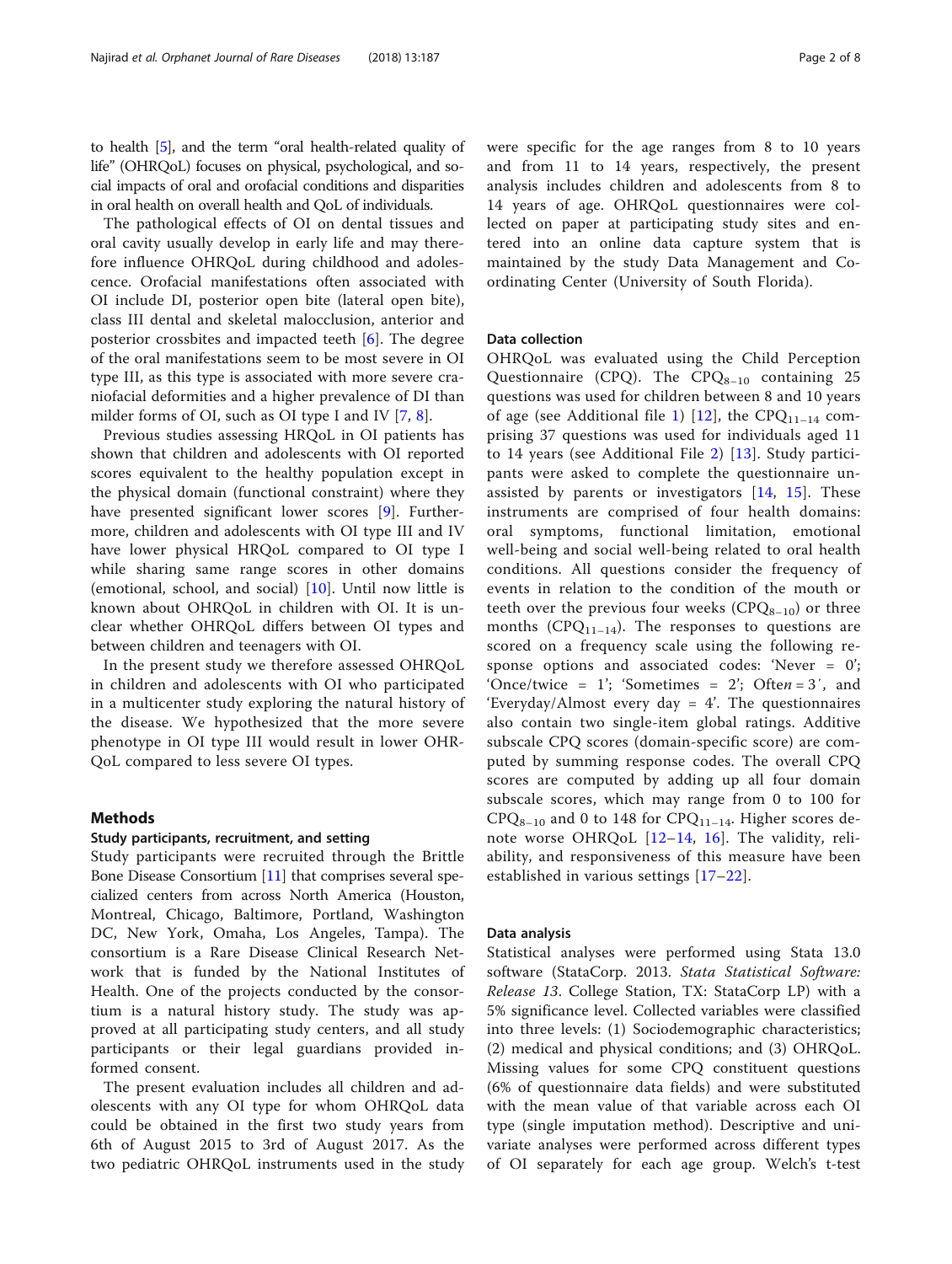(independent samples t-test) was employed to handle the unequal variances and sample sizes between the groups of binary variables. When the sample size of a group was less than 15 patients, the Mann-Whitney U-test (non-parametric) was performed to assess for the significance of differences between two groups. To determine the significant relationship between categorical variables, Chi-square test or Fisher's exact test for contingency tables with small cell counts were employed. CPQ scores and their constituent subscale scores were transformed to ordinal variables using their 33rd and 66th percentiles. Age, gender, race, and having a family history were identified as the minimum set of potential confounders, to be included in the multivariate analyses. Multivariable ordinal logistic regression analyses were employed to estimate the total effect of OI types on CPQ score and its constituent domains.

### Results

A total of 138 individuals (62% females) aged 8–14 years  $(11.6 \pm 2.1 \text{ years})$  and diagnosed with OI types I, III, IV, V and VI ( $n = 65$ , 30, 34, 6 and 3, respectively) participated in the study. As the number of participants with

| Table 1 Characteristics of the 8 to 10-year-old group |  |
|-------------------------------------------------------|--|
|-------------------------------------------------------|--|

OI types V and VI was too small for meaningful statistical analysis, these two OI types were analyzed in one group (Others) (Table 1). All patients were living with their biological parents. Six participants (OI type I,  $n = 3$ ; OI type III,  $n = 1$ ; OI type IV,  $n = 2$ ) were homeschooled, the others attended school.

In children aged 8 to 10 years (Table 1), more children with OI types I and IV were having a parent or ancestor living with OI compared to OI type III ( $p$ -value < 0.05). All children with OI types III and IV had a history of bisphosphonate treatment (oral or IV) compared with 42% OI type I. Commuting via a wheelchair, an indicator of physical limitaion, was more prevalent in OI type III compared to type IV and in OI type IV more than type I ( $p$ -value < 0.05). Having DI is more prevalent in OI type III compared to type I (p-value  $<$  0.05). In the group of children (aged 8–10 years), there were no statistical differences in total scores of the CPQ8–10 or domain scores when different types of OI were compared (Table [2](#page-3-0)).

In adolescents aged 11 to 14 years (Table [3\)](#page-3-0), more teenagers with OI types I were having a parent living with OI compared with OI type III ( $p$ -value < 0.05). Having chronic pain throughout the body was more

| Patients aged between 8 and 10              | O <sub>1</sub>         | $OI$ $III$             | OI IV                 | Others   | All      |
|---------------------------------------------|------------------------|------------------------|-----------------------|----------|----------|
| Sociodemographic Characteristics            |                        |                        |                       |          |          |
| Enrolment number - $n$ (%)                  | 26 (46)                | 16(29)                 | 11(20)                | 3(5)     | 56 (100) |
| Female                                      | 13(50)                 | 12(75)                 | 7(64)                 | 2(66)    | 34 (61)  |
| Age – mean (SD)                             | 9.3(1.0)               | 9.2(0.9)               | 9.8(0.5)              | 9.6(0.5) | 9.4(0.9) |
| Race (White) $- n$ (%)                      | 22 (85)                | 13 (81)                | 5 $(45)$ <sup>c</sup> | 3(100)   | 43 (77)  |
| others                                      | 4(15)                  | 3(19)                  | 6 $(55)$ <sup>c</sup> | 0(0)     | 13(23)   |
| Insurance status (Private) – $n$ (%)        | 20(77)                 | 8(50)                  | 8(73)                 | 2(67)    | 38 (68)  |
| Medicare/Medicaid                           | 6(23)                  | 8(50)                  | 3(27)                 | 1(33)    | 18 (32)  |
| Pertinent Medical and Physical Conditions   |                        |                        |                       |          |          |
| Family history (Yes) – $n$ (%)              | 19 $(73)$ <sup>a</sup> | 2(12)                  | 3(21)                 | 3(100)   | 27 (48)  |
| Chronic pain in body (Yes) – $n$ (%)        | 8(31)                  | 9(56)                  | 3(27)                 | 1(33)    | 21(37)   |
| Bisphosphonate (Yes) - $n$ (%)              | 11(42)                 | 16 (100)               | 11 (100)              | 3(100)   | 41 (73)  |
| Wheelchair use (Yes) – $n$ (%)              | 1 $(4)$ <sup>a</sup>   | 14 $(88)$ <sup>b</sup> | 4 (36) $c$            | 2(67)    | 21 (38)  |
| Oral condition                              |                        |                        |                       |          |          |
| $DI (Yes) - n (%)$                          | 5 $(19)$ <sup>a</sup>  | 11(69)                 | 6 $(55)$ <sup>c</sup> | 0(0)     | 22 (39)  |
| Molar Malocclusion Classification - $n$ (%) |                        |                        |                       |          |          |
| Cl <sub>1</sub>                             | 11(42)                 | 3(19)                  | 1(9)                  | 0(0)     | 15(27)   |
| $Cl$ III                                    | 11(42)                 | 12(75)                 | 7(64)                 | 2(67)    | 32 (57)  |
| CI II & mutilated                           | 4(16)                  | 1(6)                   | 3(27)                 | 1(33)    | 9(16)    |

Statistical tests determine the significant relationship between categorical variables and OI types I, III and IV: Chi-square test or the Fisher's exact test for contingency tables with small cell counts; Compare means of a continuous variable between OI types I, III and IV: Welch's t-test for independent samples. As the sample size is small in each group ( $n < 15$ ), results have been confirmed by Mann-Whitney U test (non-parametric test)  $a<sub>D</sub> < 0.05$  OI type I compared to OI type III

 ${}^{\text{a}}p$  < 0.05 OI type I compared to OI type III<br> ${}^{\text{b}}p$  < 0.05 OI type III compared to OI type I

 ${}^{\text{p}}\rho$  < 0.05 OI type III compared to OI type IV  ${}^{\text{c}}\rho$  < 0.05 OI type IV compared to OI type I

 $p < 0.05$  OI type IV compared to OI type I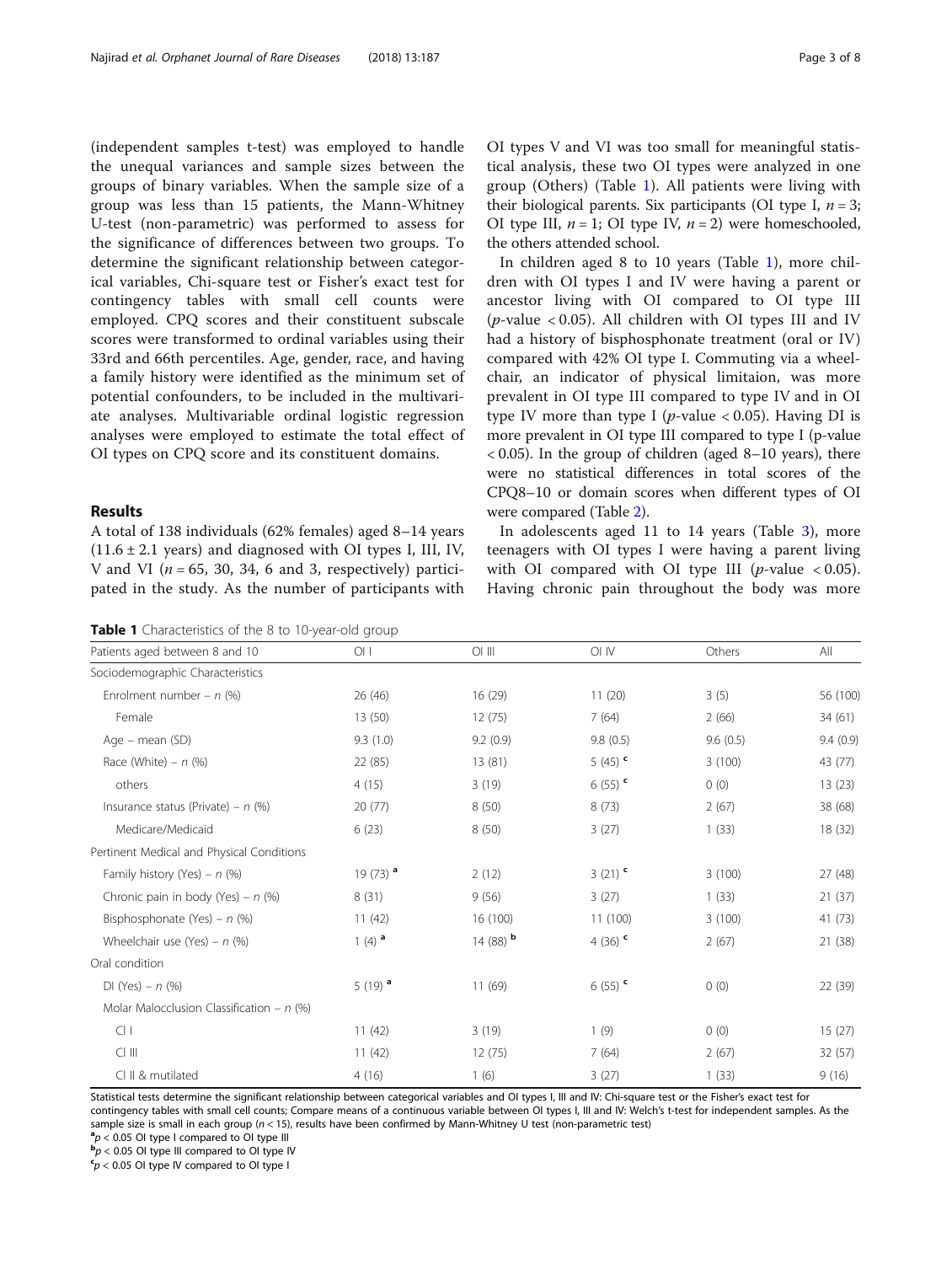| OHRQoL                | Number of items | Possible range | Observed range | 01 I<br>$(n = 26)$ | $\bigcirc$ lii<br>$(n = 16)$ | OIN<br>$(n = 11)$ | Others<br>$(n=3)$ | Total<br>$(n = 56)$ |
|-----------------------|-----------------|----------------|----------------|--------------------|------------------------------|-------------------|-------------------|---------------------|
| Overall               | 25              | $0 - 100$      | $0 - 43$       | 10.0(10.5)         | 9.8(6.4)                     | 9.0(7.3)          | 9(6.2)            | 9.7(8.5)            |
| Oral symptoms         |                 | $0 - 20$       | $0 - 15$       | 4.9(3.8)           | 4.8(2.6)                     | 4.4(1.5)          | 5.3(3.1)          | 4.8(3.1)            |
| Functional Limitation |                 | $0 - 20$       | $0 - 8$        | 1.3(1.9)           | 2.6(2.5)                     | 1.4(2.2)          | 2.0(1.7)          | 1.7(2.2)            |
| Emotional Well-Being  |                 | $0 - 20$       | $0 - 20$       | 1.9 (4.2)          | 1.7(2.3)                     | 1.7(3.8)          | 0.6(1.2)          | 1.8 (3.5)           |
| Social Well-Being     | 10              | $0 - 40$       | $0 - 13$       | 1.8(3.3)           | 0.7(1.3)                     | 1.5(2.7)          | 1.0(1.0)          | 1.4(2.7)            |

<span id="page-3-0"></span>Table 2 The Child Perceptions Questionnaire subscales for 8 to 10-year-old children (CPQ8-10)

Results are shown as n or mean (SD)

Statistical analysis: Welch's t-test, results have been confirmed by Mann-Whitney U test (non-parametric test)

prominent in OI type III compared to OI type I ( $p$ -value < 0.05). All individuals with OI type III and most with OI type IV had a history of bisphosphonate treatment (oral or IV), compared with 51% in OI type I. Using wheelchair as a mean of transportation was more prevalent in OI type III compared to type IV and in OI type IV compared to type I (p-value < 0.05). Having DI is more prevalent in OI type III or IV compared to type I (p-value  $< 0.05$ ). There were more patients with class III malocclusion amongst teenagers having OI type III compared to type IV and in type IV compared to type I

(p-value  $< 0.05$ ). Total scores of the CPQ11-14 were significantly higher (worse) in OI types III or IV compared to type I (p-value  $< 0.05$  for both). When the sub-scales were compared, functional limitations had a greater negative impact on the OHRQoL of adolescents suffering from OI type III or IV (p-value < 0.05 for both) when compared to those suffering from OI type I (Table [4\)](#page-4-0).

Tables [5](#page-4-0) and [6](#page-5-0) show the results of multivariableadjusted ordinal logistic regression for children and teenagers (respectively). Among children, a diagnosis with

Table 3 Characteristics of the 11 to 14-year-old group

| Patients aged between 10 and 14             | O <sub>l</sub>         | $O1$ III               | OI IV                  | Others    | All       |
|---------------------------------------------|------------------------|------------------------|------------------------|-----------|-----------|
| Sociodemographic Characteristics            |                        |                        |                        |           |           |
| Enrolment number – $n$ (%)                  | 39 (48)                | 14(17)                 | 23 (28)                | 6(7)      | 82 (100)  |
| Female                                      | 22 (56)                | 11(79)                 | 14(61)                 | 4(67)     | 51 (62)   |
| Age – mean (SD)                             | 13.2(1.3)              | 13.4(1.1)              | 13.1(1.2)              | 13.7(1.2) | 13.2(1.2) |
| Race (White) – $n$ (%)                      | 32 (82)                | 12 (86)                | 19 (83)                | 4(67)     | 67 (82)   |
| others                                      | 7(18)                  | 2(14)                  | 4(17)                  | 2(33)     | 15 (18)   |
| Insurance status (Private) – $n$ (%)        | 26(67)                 | 9(64)                  | 14(61)                 | 3(50)     | 52 (63)   |
| Medicare/Medicaid                           | 13(33)                 | 5(36)                  | 9(39)                  | 3(50)     | 30(37)    |
| Pertinent Medical and Physical Conditions   |                        |                        |                        |           |           |
| Family history (Yes) – $n$ (%)              | 23 (59) $^{\circ}$     | 1(7)                   | 7(30)                  | 3(50)     | 34 (41)   |
| Chronic pain in body (Yes) – $n$ (%)        | 11 $(28)$ <sup>a</sup> | 10(71)                 | 9(39)                  | 4(67)     | 34 (41)   |
| Bisphosphonate (Yes) - $n$ (%)              | 20(51)                 | 14 (100)               | 21(91)                 | 4(67)     | 59 (72)   |
| Wheelchair use (Yes) – $n$ (%)              | 1 $(3)$ <sup>a</sup>   | 13 $(93)$ <sup>b</sup> | 10 $(43)$ <sup>c</sup> | 4(67)     | 28 (34)   |
| Oral conditions                             |                        |                        |                        |           |           |
| $DI (Yes) - n (%)$                          | 4 (10) $^{\circ}$      | 8(57)                  | 11 $(48)$ <sup>c</sup> | 2(33)     | 25 (30)   |
| Molar Malocclusion Classification - $n$ (%) |                        |                        |                        |           |           |
| Cl <sub>1</sub>                             | 22 (56)                | 0(0)                   | 5(22)                  | 3(50)     | 30(37)    |
| $Cl$ III                                    | $8(20)$ <sup>a</sup>   | 14 (100) $b$           | 13 $(56)$ <sup>c</sup> | 2(33)     | 37(45)    |
| CI II & mutilated                           | 9(23)                  | 0(0)                   | 5(22)                  | 1(17)     | 15 (18)   |

Statistical tests determine the significant relationship between categorical variables and OI types I, III and IV: Chi-square test or the Fisher's exact test for contingency tables with small cell counts; Compare means of a continuous variable between OI types I, III and IV: Welch's t-test for independent samples. As the

sample size is small in each group (n < 15), results have been confirmed by Mann-Whitney U test (non-parametric test)

 $a_p < 0.05$  OI type I compared to OI types III

 ${}^{\textsf{p}}$  $p$  < 0.05 OI type III compared to OI types IV  ${}^{\textsf{c}}$  n  $<$  0.05 OI type IV compared to OI types I

 $\epsilon_p$  < 0.05 OI type IV compared to OI types I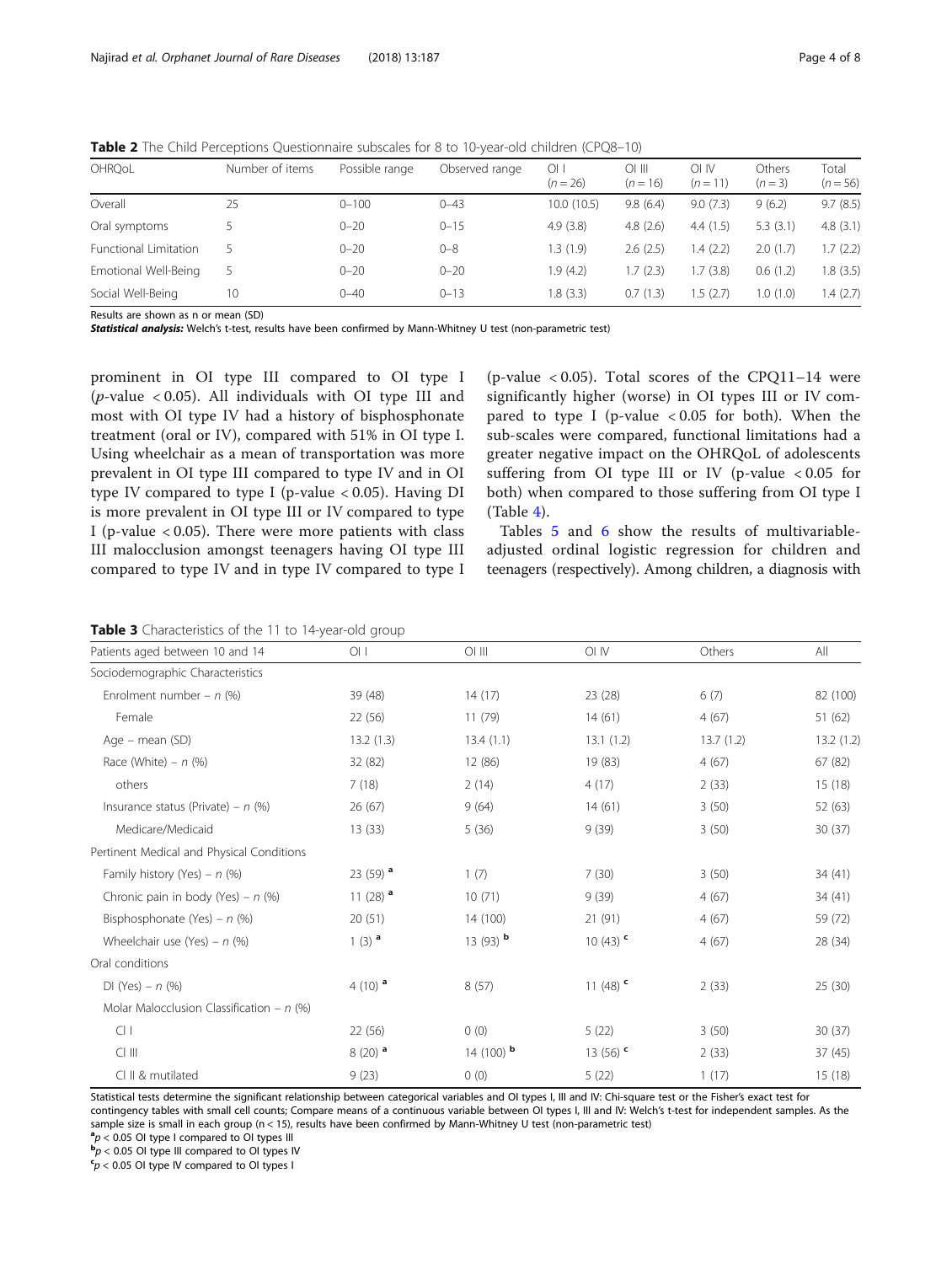<span id="page-4-0"></span>Table 4 The Child Perceptions Questionnaire subscales for 11 to 14-year-old children (CPQ11-14)

| OHRQoL                | Number of items | Possible range | Observed range | O <sub>1</sub><br>$(n = 39)$ | $O1$ III<br>$(n = 14)$ | oi iv<br>$(n = 23)$      | Others<br>$(n = 6)$ | Total<br>$(n = 82)$ |
|-----------------------|-----------------|----------------|----------------|------------------------------|------------------------|--------------------------|---------------------|---------------------|
| Overall               | 37              | $0 - 148$      | $1 - 53$       | 16.5 (12.8) $^{\circ}$       | 24.7 (12.5)            | 23.1 $(14.4)$            | 22.3(17.7)          | 20.2 (13.8)         |
| Oral symptoms         | 6               | $0 - 24$       | 1-11           | 5.8(2.9)                     | 7.1(3.2)               | 7.1(3.2)                 | 6.7(4.3)            | 6.4(3.1)            |
| Functional Limitation | 9               | $0 - 36$       | $0 - 19$       | 4.3 $(4.2)$ <sup>a</sup>     | 8.6(5.1)               | 7.2 $(4.9)$ <sup>c</sup> | 7.4(5.9)            | 6.1(4.9)            |
| Emotional Well-Being  | -9              | $0 - 36$       | $0 - 20$       | 3.6(5.7)                     | 5.7(5.9)               | 5.5(6.9)                 | 5.3(7.2)            | 4.6(6.2)            |
| Social Well-Being     | 13              | $0 - 52$       | $0 - 19$       | 2.9(4.7)                     | 3.3(3.8)               | 3.5(4.5)                 | 3.0(3.1)            | 3.1(4.3)            |

Results are shown as n or mean (SD)

Statistical analysis: Welch's t-test, results have been confirmed by Mann-Whitney U test (non-parametric test) <sup>a</sup>

 ${}^{\text{a}}p$  < 0.05 OI type I compared to OI types III

 **OI type III compared to OI types IV** 

 $p < 0.05$  OI type IV compared to OI types I

the more severe type of OI (type IV and III, respectively) was not associated with a negative impact on OHRQoL. Although not statistically significant but having OI type III or IV among children were associated  $(p > 0.05)$  with a higher grade of functional limitations domain compared to type I (Table 5). However, this association was statistically significant amongst teenagers (Table [6\)](#page-5-0). After adjusting for sociodemographic variables and family history of OI, adolescents having OI type III compared to OI type I have 4.6 (95% CI: 1.2–17.4) times higher odds of having a higher (worse) grade of the CPQ11–14 score  $(P < 0.05)$ . This association was predominantly attributed to the strong correlation between OI types and functional limitations domain (subscale of CPQ). Although the total  $CPQ_{11-14}$  score for OI type IV was significantly higher than for OI type I in univariate analysis (Table 4), this difference became statistically insignificant after adjusting for the other variables in the model (Table [6\)](#page-5-0). However, the difference between OI types IV and I persisted with regard to functional limitation (P < 0.05). Having OI type III (OR: 7.8; 95% CI: 1.9–31.7) & IV (OR: 3.7; 95% CI: 1.3–10.3) among adolescents were statistically significantly  $(P < 0.05)$  associated

with a higher (worse) grade of functional limitations domain compared to OI type I (Table [6\)](#page-5-0).

#### **Discussion**

In this study we found that adolescents with OI type III had a more negative overall profile of OHRQoL when compared to OI type I. Functional limitation seems to negatively affect OHRQoL of OI types III and IV in comparison with type I amongst teenagers. While sharing similar levels of OHRQoL in three domains (oral symptoms, emotional wellbeing, and social wellbeing), teens with moderate and severe OI (types IV and III) reported worse functional OHRQoL compared to mild OI (type I). This result shows that although the functional limitations in moderate and severe OI affects their perception of physical (functional) oral health QoL, it does not influence their perception of mental and psychological oral health QoL when compared with mild OI.

OI patients' OHRQoL has not been widely assessed in literature using any of the qualitative questionnaires. Our findings on OHRQoL follows the same pattern as the observation in a study evaluating

**Table 5** Adjusted odds ratio of the negative impact (having higher grades) on the OHROoL in children

|                     | $CPO_{8-10}$     | Oral Symptoms    | Functional Limitation | Emotional<br>Well-Being | Social<br>Well-Being |
|---------------------|------------------|------------------|-----------------------|-------------------------|----------------------|
| OI(Type I)          |                  |                  |                       |                         |                      |
| Type III            | $1.1(0.2-4.6)$   | $0.9(0.2 - 3.8)$ | $1.6(0.3-8.3)$        | $2.3(0.5-11.9)$         | $0.9(0.2 - 5.4)$     |
| Type IV             | $0.5(0.1-2.5)$   | $0.5(0.1 - 2.4)$ | $0.7(0.1-3.5)$        | $0.9(0.2 - 5.2)$        | $0.5(0.1-4.1)$       |
| Age                 | $1.6(0.9-3.1)$   | $1.5(0.8-2.8)$   | $0.9(0.5-1.8)$        | $1.2(0.6-2.4)$          | $1.7(0.8-3.8)$       |
| Gender (Male)       |                  |                  |                       |                         |                      |
| Female              | $0.7(0.2 - 2.3)$ | $0.9(0.3-2.9)$   | $0.9(0.3-3.2)$        | $0.8(0.2 - 2.9)$        | $0.3(0.1-1.2)$       |
| Race (White)        |                  |                  |                       |                         |                      |
| Others              | $0.9(0.2 - 3.4)$ | $2.1(0.5 - 8.8)$ | $0.6(0.1-2.8)$        | $1.7(0.3 - 7.8)$        | $4.4(0.8-24.2)$      |
| Family history (No) |                  |                  |                       |                         |                      |
| Yes                 | $0.4(0.1-1.5)$   | $0.4(0.1-1.7)$   | $0.3(0.1-1.2)$        | $0.9(0.2 - 4.6)$        | $0.2$ $(0.1-1.3)$    |

Results are given as Odds Ratio (95% Confidence Interval)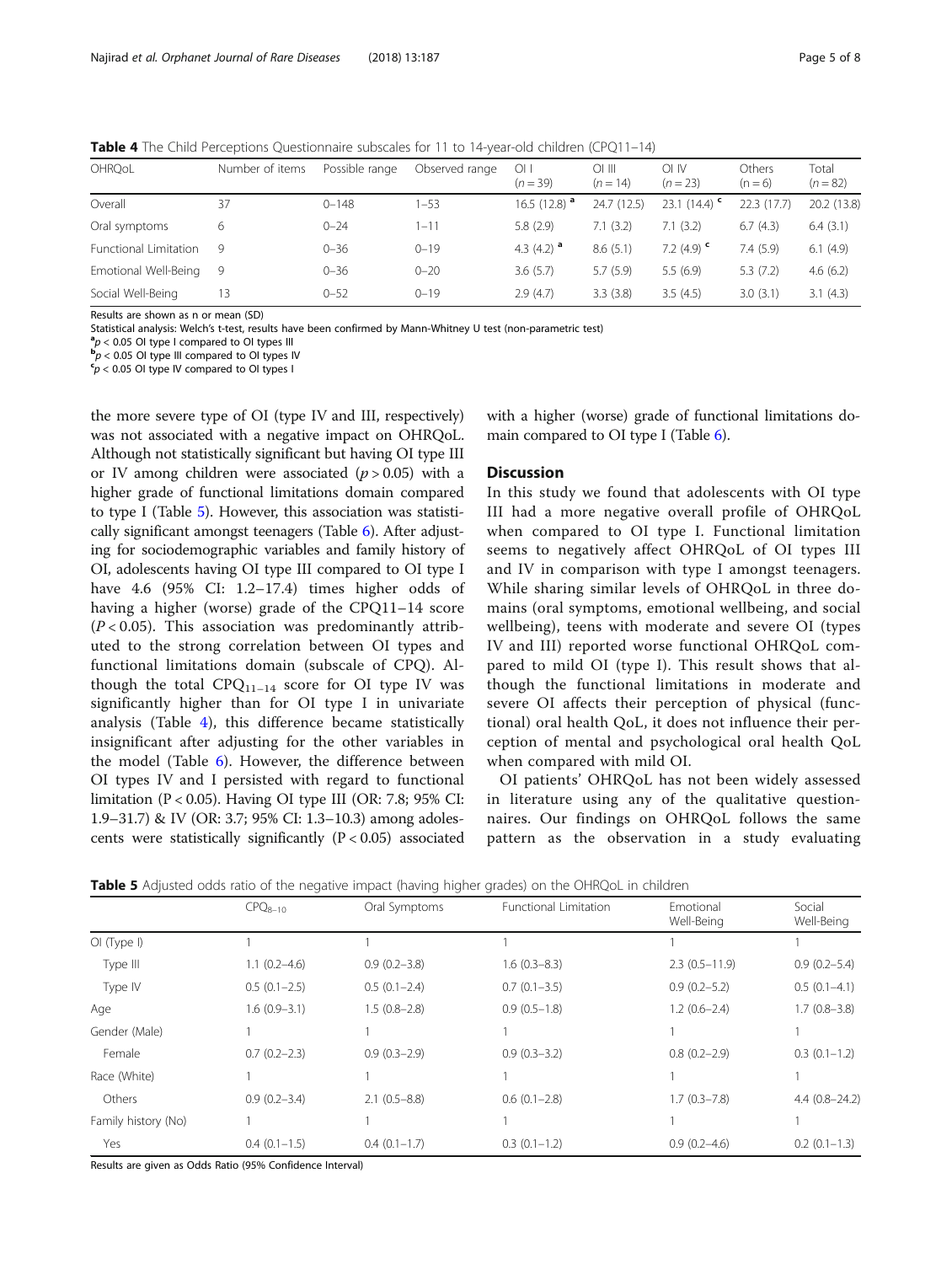<span id="page-5-0"></span>

| Table 6 Adjusted odds ratio of the negative impact (having higher grades) on the OHRQoL in adolescents |  |  |  |
|--------------------------------------------------------------------------------------------------------|--|--|--|
|--------------------------------------------------------------------------------------------------------|--|--|--|

|                     | $CPO11-14$           | Oral Symptoms  | Functional Limitation | Emotional<br>Well-Being | Social<br>Well-Being |
|---------------------|----------------------|----------------|-----------------------|-------------------------|----------------------|
| OI(Type I)          |                      |                |                       |                         |                      |
| Type III            | 4.6 $(1.2 - 17.4)$ * | $1.8(0.5-6.6)$ | $7.8(1.9 - 31.7)^*$   | $3.6(0.9 - 13.7)$       | $0.9(0.3-3.6)$       |
| Type IV             | $2.6(0.9 - 7.3)$     | $1.7(0.6-4.6)$ | $3.7(1.3-10.3)$ *     | $2.3(0.8-6.6)$          | $1.7(0.7-4.7)$       |
| Age (years)         | $1.1(0.8-1.6)$       | $1.1(0.8-1.6)$ | $1.2(0.8-1.6)$        | $1.1(0.7-1.6)$          | $0.9(0.6-1.3)$       |
| Gender (Male)       |                      |                |                       |                         |                      |
| Female              | $0.9(0.4-2.5)$       | $0.8(0.3-2.1)$ | $0.7(0.3-1.9)$        | $0.8(0.3-2.1)$          | $1.6(0.7-3.9)$       |
| Race (White)        |                      |                |                       |                         |                      |
| Others              | $2.3(0.6-8.3)$       | $1.8(0.6-6.3)$ | $1.2(0.4-4.2)$        | $2.44(0.7-8.9)$         | $1.4(0.4-4.5)$       |
| Family history (No) |                      |                |                       |                         |                      |
| Yes                 | $1.1(0.4-2.6)$       | $1.1(0.4-2.9)$ | $0.9(0.4-2.6)$        | $1.3(0.5-3.4)$          | $0.9(0.3-2.2)$       |

Results are given as Odds Ratio (95% Confidence Interval)

\*Statistically Significant findings at  $p < 0.05$ 

HRQoL amongst children with different OI severity living in Argentina employing the self-report PedsQL 4.0 questionnaire [\[10\]](#page-7-0). Comparing HRQoL of children and adolescents across OI severity groups revealed that physical QoL scores were significantly lower (worse) for children with OI types III and IV with mean PedsQL score of 48.7 compared to those with type I with mean PedsQL score of 66.75 while sharing similar scores for their emotional, school, and social QoL domains [[10\]](#page-7-0). The similarity between the patterns reiterates the fact that the functional limitation is the main perceptional concern when evaluating OHRQoL and HRQoL in children with OI.

This study also describes oral findings in 138 children and teenagers with OI. Similar to our study, prevalence of DI in literature  $[6-8]$  $[6-8]$  $[6-8]$  $[6-8]$  is highest in individuals with OI type III ranging from 43 to 100% and in our study occurred in 64% (19 of 30 individuals) of OI type III. Furthermore, the highest occurrence of Class III malocclusion in our study was in OI type III patients with 86% (26 of 30 individuals), earlier reports suggest from [8](#page-7-0)2 to 100% for the same subtype  $[6-8]$  $[6-8]$ .

In general, our results in children and teenagers with OI show a better OHRQoL than what has been observed in populations of the same age with a variety of conditions  $[12, 13, 23]$  $[12, 13, 23]$  $[12, 13, 23]$  $[12, 13, 23]$  $[12, 13, 23]$ . In children with common dental disease (caries) and orofacial conditions (lip and palate cleft) mean CPQ8–10 scores of 19.1 and 18.4 were found [[12\]](#page-7-0), compared to a mean CPQ8–10 score of 9.7 in the present study. This suggests a better OHRQoL amongst children with OI.

Among 11 to 14-year-old adolescents, we found mean CPQ11–14 scores of 24.7 and 23.1 for OI types III and IV, respectively, which is similar to what has been reported for otherwise healthy adolescents with orthodontic disorders and dental caries but better than in adolescents with orofacial conditions (mean CPQ11–14 score: 31.4) [\[13](#page-7-0)]. Adolescents with OI type I had significantly lower CPQ11–14 scores compared to the other OI groups or the cohorts reported in the literature.

One interesting observation of the present study was that OHRQoL did not vary between OI types in 8 to 10 year-old children, but was significantly worse in 11 to 14 year-old adolescents with severe OI than in adolescents with mild OI. One explanation for this discrepancy between age groups is that the adolescents experienced functional problems over a longer period of time or perhaps are more conscious of the difficulties caused by the disease.

Quality of life is not static; it is a complex, multifaceted, and dynamic construct that can be defined and measured. It varies between individuals and it changes within the same individual overtime. Consequently, the results of any QoL evaluation has an inherent instability. The relation between oral health status (symptoms) and QoL is not simple nor is it a direct relationship. "People assess their HRQoL by comparing their expectations and experiences" [[23](#page-7-0)]. Expectations are altered and learned by and from experiences. Questionnaires used to evaluate OHRQoL measures the gap between the expectations (hopes) of the individual, and it's present experience. Existing measures of OHRQoL do not account for expectations of oral health; they only detect the negative impact of the disease or treatment on patient's perception of oral health QoL. Moreover, patients may be at different points of their illness trajectory when their quality of life is measured [[23](#page-7-0), [24](#page-7-0)]. With this understanding, one can interpret the results of this study that the discrepancy (gap) between expectation level and individuals experience is significantly higher in OI types III compare to OI type I at the specific time that their OHRQoL data has been collected with functional limitation being the main contributor. This difference may be due to higher level of expectations or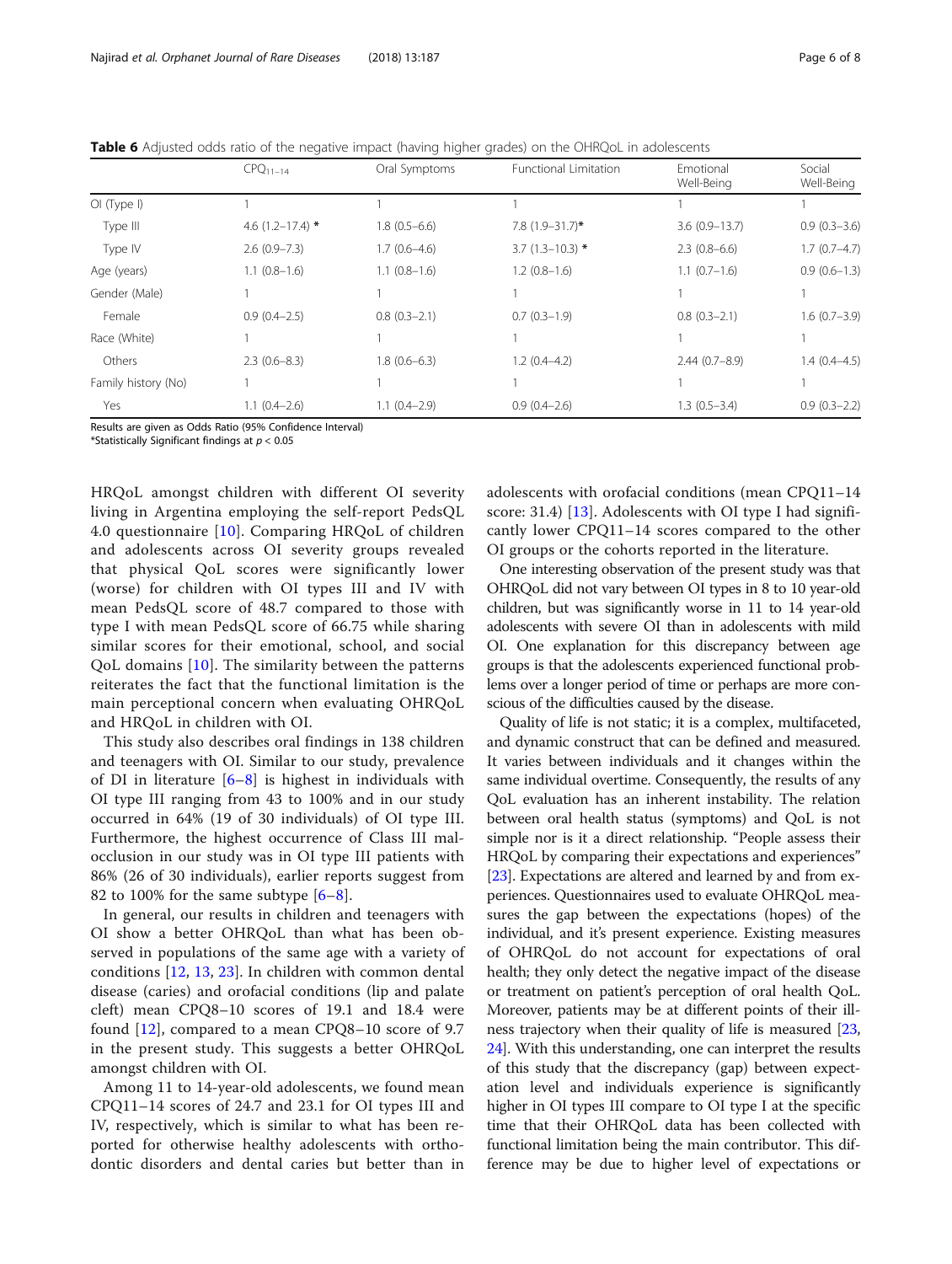<span id="page-6-0"></span>

more deteriorating experiences (severe symptoms) or a combination thereof in OI types III compared to those conflicted with OI type I. Therefore, types III are more vulnerable to have lower score in OHRQoL compared to OI type I. (Fig. 1).

Physicians, dentists, and caregivers, in an attempt to provide good care, are trying to bridge the gap between the patients' experiences and their expectations. In other words, how patients want to be and what their physical health allows them to be. This is commonly achieved through clinical interventions to restore impairments (improve experience) or administering psychological interventions to help them adjust their expectations to their altered clinical health status (diminish expectation).

The OHRQoL scores obtained in this study employing CPQ questionnaire show that these instruments are likely to have "floor effects", which signifies that they cannot demonstrate improvement in their postinterventional condition. Therefore, given the unique dental issues in OI, it may be useful to develop a more tailored measure for assessing OHRQoL for this population. Disease-specific instruments are generally more sensitive to oral health traits of this condition and more responsive to changes during the time (less "floor effect") in comparison with generic measures [[25,](#page-7-0) [26\]](#page-7-0).

The main limitation of this study was that there were minimal data on the socioeconomic characteristics of the enrolled participants. Future studies with more comprehensive assessment of patient's socioeconomic status would complement our data and would offer a better understanding of the relationship between the severity of OI and OHRQoL.

#### Conclusions

In conclusion, this study found that teens with OI type III and IV have higher grades of functional limitations than OI type I. This association leads to a lower OHRQoL in teens with OI type III compared with OI type I.

## Additional files

[Additional file 1:](https://doi.org/10.1186/s13023-018-0935-y) This file contains Child Perception Questionnaire for children between 8 and 10 years of age. (PDF 305 kb)

[Additional file 2:](https://doi.org/10.1186/s13023-018-0935-y) This file contains Child Perception Questionnaire for children between 11 and 14 years of age. (PDF 315 kb)

#### Abbreviations

CPQ: Child Perceptions Questionnaire; DI: Dentinogenesis Imperfecta; HRQoL: Health-Related Quality of Life; OHRQoL: Oral Health-Related Quality of Life; OI: Osteogenesis Imperfecta; QoL: Quality of Life; WHO: World Health Organization

#### Acknowledgements

We gratefully acknowledge the contributions of members of the BBD (Brittle Bone Disease) Consortium namely: Sandesh CS Nagamani, Francis Glorieux, Paul Esposito, Eric Rush, Michael Bober, David Eyre, Danielle Gomez, Gerald Harris, Tracy Hart, Mahim Jain, Deborah Krakow, Jeffrey Krischer, Eric Orwoll, Cathleen Raggio, Peter Smith, and Laura Tosi.

#### Funding

This study received support from the Brittle Bone Disease Consortium (1U54AR068069–0) which is a part of the National Center for Advancing Translational Sciences (NCATS) Rare Diseases Clinical Research Network (RDCRN) and is funded through a collaboration between the Office of Rare Diseases Research (ORDR), NCATS, the National Institute of Arthritis and Musculoskeletal and Skin Diseases (NIAMS), and the National Institute of Dental and Craniofacial Research (NIDCR). The content is solely the responsibility of the authors and does not necessarily represent the official views of the National Institutes of Health. The Brittle Bone Disease Consortium is also supported by the Osteogenesis Imperfecta Foundation.

#### Availability of data and materials

The datasets used and/or analyzed during the current study are available from the corresponding author on reasonable request.

#### Authors' contributions

Performed data-cleaning, statistical analysis, and wrote the manuscript: MN. Assisted in designing the experiment, obtaining the ethical approvals, securing research funding and revising the manuscript: FR, VRS, BL, J-MR, MSM. Identified and recruited OI patients: J-MR. Conceptualized the study design, assisted in drafting and revising the manuscript: SE. All authors read and approved the final manuscript.

#### Ethics approval and consent to participate

The study obtained ethics approval from McGill ethics committee, number A09-M47-15B, and all study participants or their legal guardians provided informed consent.

#### Consent for publication

Not applicable.